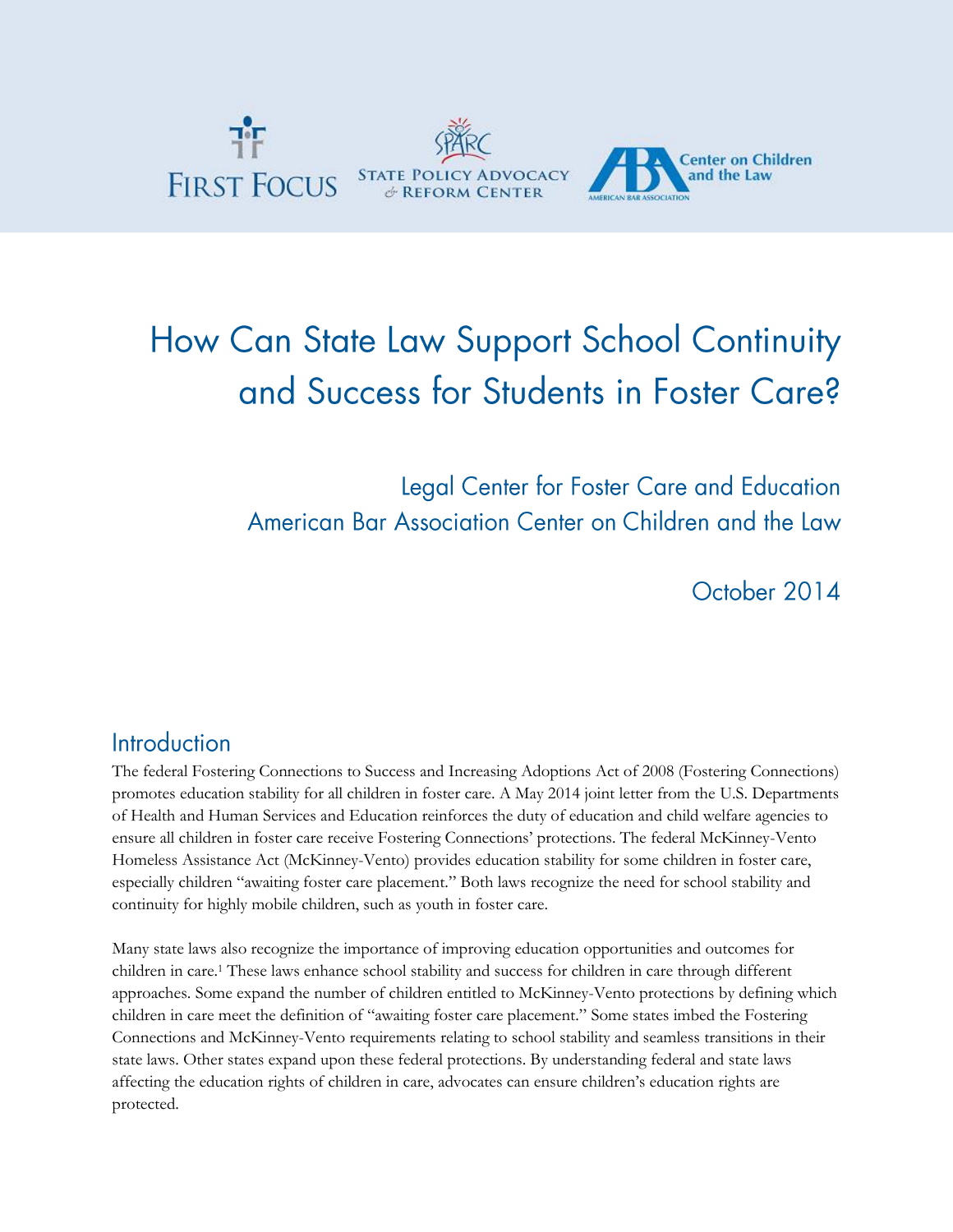### How are state legislatures responding to Fostering Connections?

Before Fostering Connections became law, some states had already adopted legislation promoting education stability and success of children in out-of-home care. In 2004, California passed AB 490, a comprehensive law giving these children the right to remain in the child's "school of origin" when in his/her best interest, and guaranteeing immediate enrollment when a school change was necessary. The law also ensured school records and credits were transferred quickly between the former and new school, and required educational liaisons in schools. This law provides a framework for other states and models many key elements needed to ensure school stability and continuity. After Fostering Connections was passed in 2008, at least 31 states enacted new laws.<sup>2</sup> Some states, such as Maine and Iowa, directly incorporated the provisions of Fostering Connections into state law.

### What state law protections enhance the federal requirements?

Some states include significant added rights and protections. Connecticut requires the Department of Children and Families to consult all relevant parties before making a best interest determination. The Department is also responsible for transporting children in care to their schools of origin. Some states mandate immediate enrollment in a new school district without required documents, similar to the McKinney-Vento Act's requirement. Some states require child welfare or education-based specialists or liaisons to help children in foster care navigate the education system and ensure school stability. Other states mandate transportation to the old school and identify responsible entities. See more details on how states handle transportation and liaisons below.

Some states expand access to the McKinney-Vento Act's protections to ensure school stability and smooth transitions to youth in care. All children in care are entitled to the protections of Fostering Connections – school stability and immediate enrollment with all school records. Children who are homeless and protected by the McKinney-Vento Act – including those in care "awaiting foster care placement" – are entitled to school stability, immediate enrollment (even if they lack records normally required for school enrollment), and transportation to the school of origin. The McKinney-Vento Act does not define "awaiting foster care placement;" many states define the term broadly, while others are more restrictive.<sup>3</sup>

### How do states ensure transportation so children remain in the same school?

Fostering Connections presumes children should remain in the same school when their living situation changes, and a school change should occur only when in the child's best interest. Many state laws provide that children in foster care be transported back to their old school, although the details vary from state to state.<sup>4</sup> Children receiving McKinney-Vento protections are entitled to transportation arranged and funded by local education agencies. If the school districts cannot decide how to divide the costs they are divided equally. So, in states that define "awaiting foster care placement" to include some children in foster care, those children are entitled to school transportation.

Fostering Connections does not directly address transportation to the school of origin, although it makes clear that child welfare agencies, collaborating with local education agencies, must ensure a child stays in the same school unless it is not in the child's best interest. Further, the child welfare agency has discretion to use federal foster care maintenance payments authorized under Title IV-E of the Social Security Act ("Title IV-E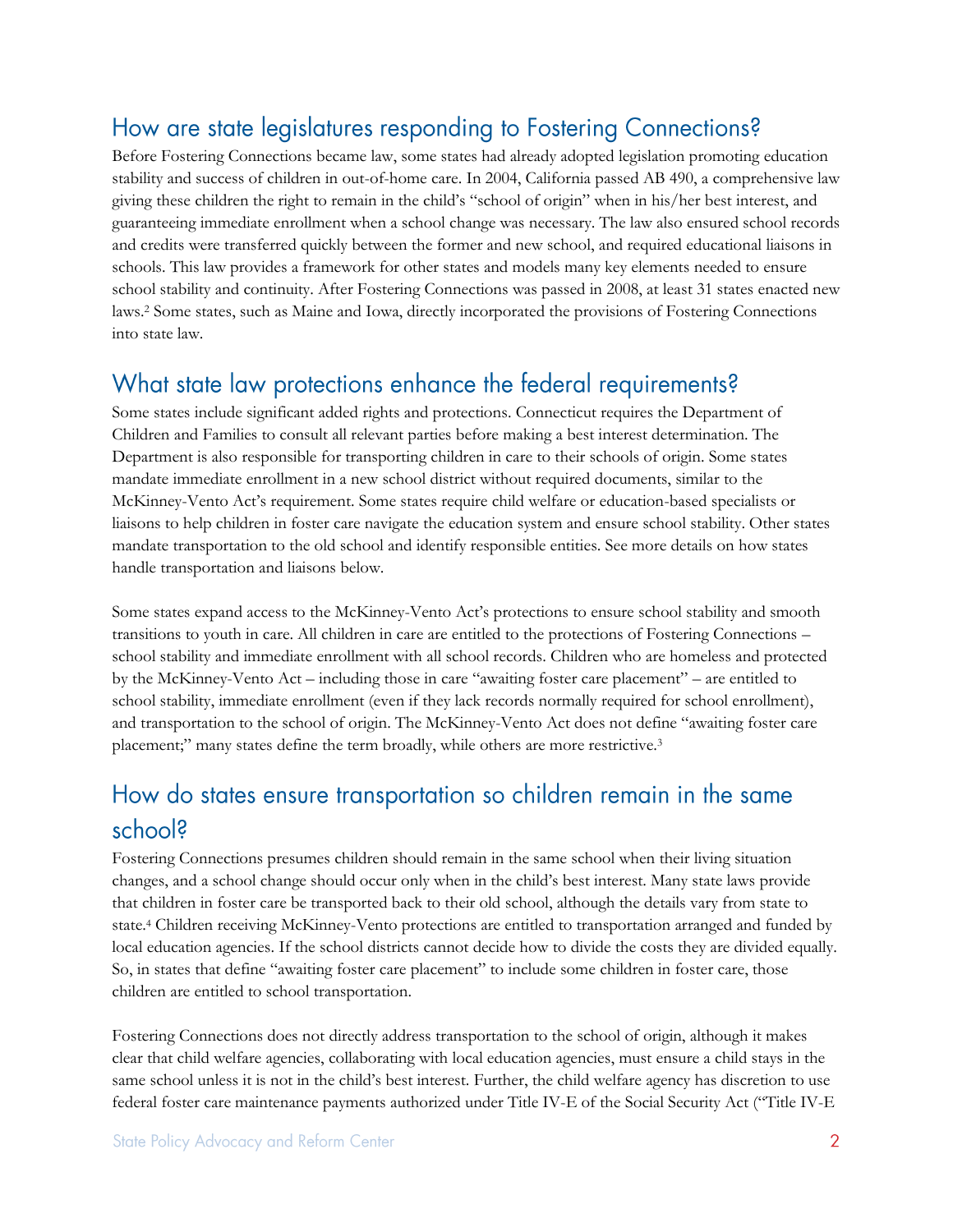reimbursements") to cover "reasonable travel for the child to remain in the school in which the child is enrolled at the time of placement."<sup>5</sup> The value of this benefit varies by state, but the IV-E reimbursement is only for some children in foster care, and requires a state match. Most states have no clear transportation mandate or rules addressing who should transport or fund transportation for children in foster care who are living in a different school district.

#### **Child Welfare Agency**

In some states, the child welfare agency is responsible for transportation to support school stability.<sup>6</sup> In Oregon the child welfare agency pays the cost of transportation to and from school, when funds are designated for this purpose and additional transportation is needed due to placement by the public agency. Connecticut holds the Department of Children and Families responsible for costs of transporting a child from a placement to a school outside the normal district boundaries. Vermont also gives the Department for Children and Families responsibility for transporting students in care out of district boundaries.

#### **Education Agency**

Other states hold education agencies responsible for transporting students to their school of origin.<sup>7</sup> Arkansas maintains that the school district should provide school stability transportation for a child after a change in placement when reasonable and practical. In Maine, school district staff and/or the child's surrogate (if in special education) must work together to arrange transportation so the child can attend the same school for the rest of the school year. In New Jersey, the district of residence must pay transportation costs to the district in which the child is placed.

Some states use a cooperative approach. For example, in Maryland, students in foster care are eligible for transportation under the McKinney-Vento Act for the first school year. After the first year, the child welfare agency provides transportation.

# Which states have points-of-contact or liaisons within agencies? What are their roles and responsibilities?

An increasing number of states have statutes requiring foster care liaisons or points-of-contact in the school district, child welfare agency, or both.<sup>8</sup> This person is responsible for transfers, enrollment, and other school issues. Two states, Maine and Pennsylvania, require the child welfare system to designate liaisons, while several other states designate individuals within the school system. Arkansas, California, Colorado and Texas require each local educational agency to designate a staff person as the educational liaison for foster children. The liaisons work with child placement agencies, county departments, and the state department of child welfare to facilitate placement, transfers, and enrollment in school for children in out-of-home placements.

# Do any states require immediate enrollment in the new school district when a school change is needed, or have laws addressing enrollment?

Several states have laws addressing enrollment of children in new schools after a placement change.<sup>9</sup> Most laws ensure a child's enrollment is not delayed when the new district has not received enrollment records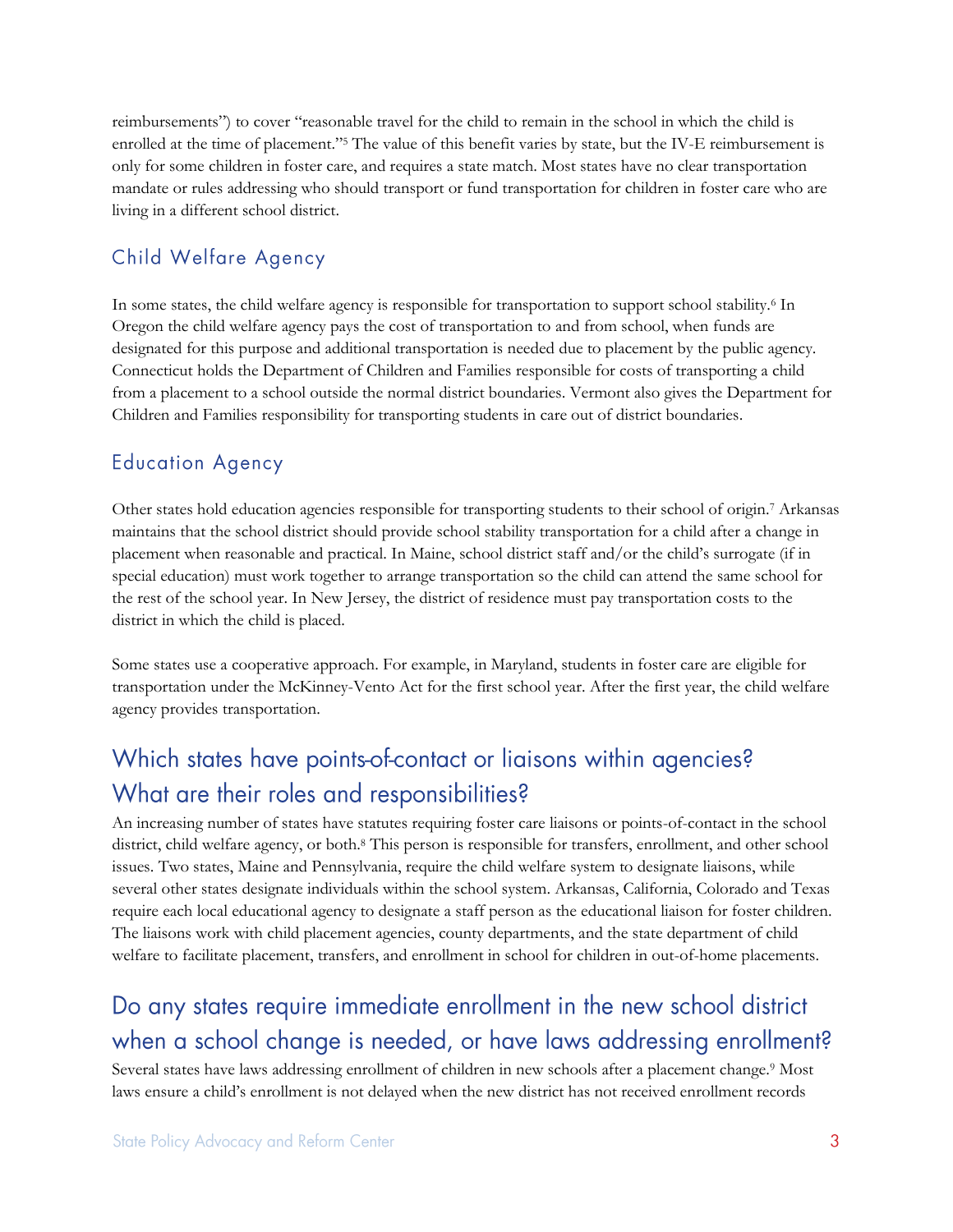(required for children covered by the McKinney-Vento Act). Some states require that a child be enrolled within a certain number of days, and often create a clear enrollment process. For example, New Jersey requires that a student be enrolled within three days. Arkansas requires immediate enrollment. To speed up enrollment, some states, such as Virginia, have uniform enrollment forms for children in foster care.

### Do states have statutes and/or policies expediting the transfer of records?

A number of states have statutes and/or policies that speed the transfer of records from the student's school of origin to the new school.<sup>10</sup> Most states have short time limits for the new school to request and transfer records, from 2-14 days. For example, Missouri law requires the liaison to request the records within two business days and requires the school of origin to transfer the records within three business days of the request. Texas requires the agency to assist with the record transfer within 14 days of the enrollment date.

# Do any states expand the length of time the child is entitled to school stability?

Fostering Connections requires school stability only during the child's placement in care. Some states provide longer "duration" requirements, while McKinney-Vento only covers the period until the end of the school year in which homelessness ends. California allows students to remain in their schools of origin as long as the child remains under juvenile court jurisdiction; if the court's jurisdiction ends, the child can still remain in his or her school of origin for the rest of the school year. Most states do not include language extending the duration of the right to remain in the same school.

### Do other state laws increase school stability and success for students in foster care?

Many states have passed laws to improve education outcomes for children in foster care. Innovative approaches include:

#### School Transition Plan for Mobile Students

Because students in foster care move often, some states have passed laws to mitigate the challenges students face when schools change. For example, Maine requires that when students in foster care change schools, the student, student's guardian, and staff at the student's previous and new schools must collaborate on a "school work recognition plan."<sup>11</sup> The plan outlines how the student will complete coursework and earn credit to meet the state's educational standards, as well as any diploma requirements for secondary students.

#### **Alternative Graduation Requirements**

A few states have adjusted high school graduation requirements to accommodate students in foster care. California and Kansas have state laws allowing students in foster care to graduate with the minimum number of required state graduation credits. Maine has a State Diploma option for students in foster care or other highly mobile students.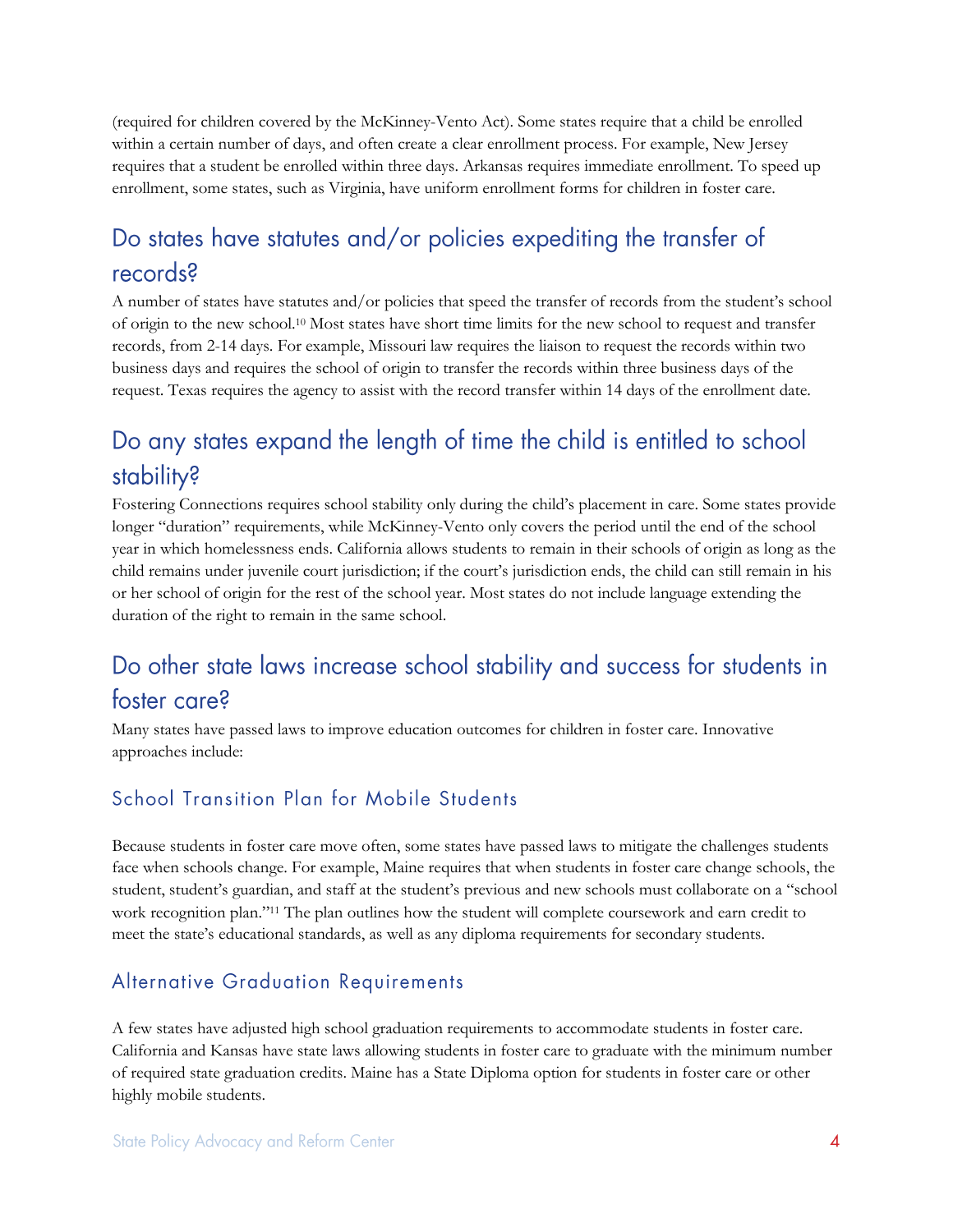#### **Education Decision makers**

All children in foster care need a clearly identified education decision maker. In most cases, the child's parent remains the education decision maker while the child is in foster care. However, in cases where the parents will not or cannot make education decisions for the child, the court may limit the parents' education rights.

For students in special education, the Individuals with Disabilities in Education Act (IDEA) has guidelines for appointing an education decision maker, usually called a "surrogate parent." California law addresses decision making in general and special education situations. It allows the juvenile court to appoint a "responsible adult" to be the child's education rights holder, and clarifies the roles and responsibilities of this person, including meeting with the child, attending school meetings, and reporting to the court on educational progress.<sup>12</sup>

#### Data Collection and Reporting

Collecting education data for children in foster care helps ensure education success. Collecting and reporting on aggregate data can increase accountability among state and local agencies. Reliable statistics can help stakeholders advocate for better laws and policies and increased funding. California, Texas and Washington all have laws requiring reporting of the educational performance of students in foster care. For example, California passed a law requiring the state child welfare and education agencies to share information about which students are in foster care. The state department of education must then produce an annual report detailing educational outcomes of students in foster care.

## What state law elements ensure school stability and success for children in foster care?

As summarized in State Legislation Chart: Providing School Stability and Continuity for Children in Foster Care, many state laws support school stability and continuity of students in foster care. Fostering Connections provides a good foundation for what child welfare agencies and schools must do to support the education of students in foster care, but additional protections are necessary. Below is a list of recommended elements:

Child welfare elements:

- Clearly defined process for making best interest decisions, including factors, individuals involved, and a dispute resolution process;
- Right to transportation to same school;
- Clearly defined process for speeding school enrollment and records transfers;
- Point of contact or education specialist within state and local child welfare agencies;
- Child welfare data collection and information-sharing around education; and
- Clearly identified education decision makers for all children in foster care.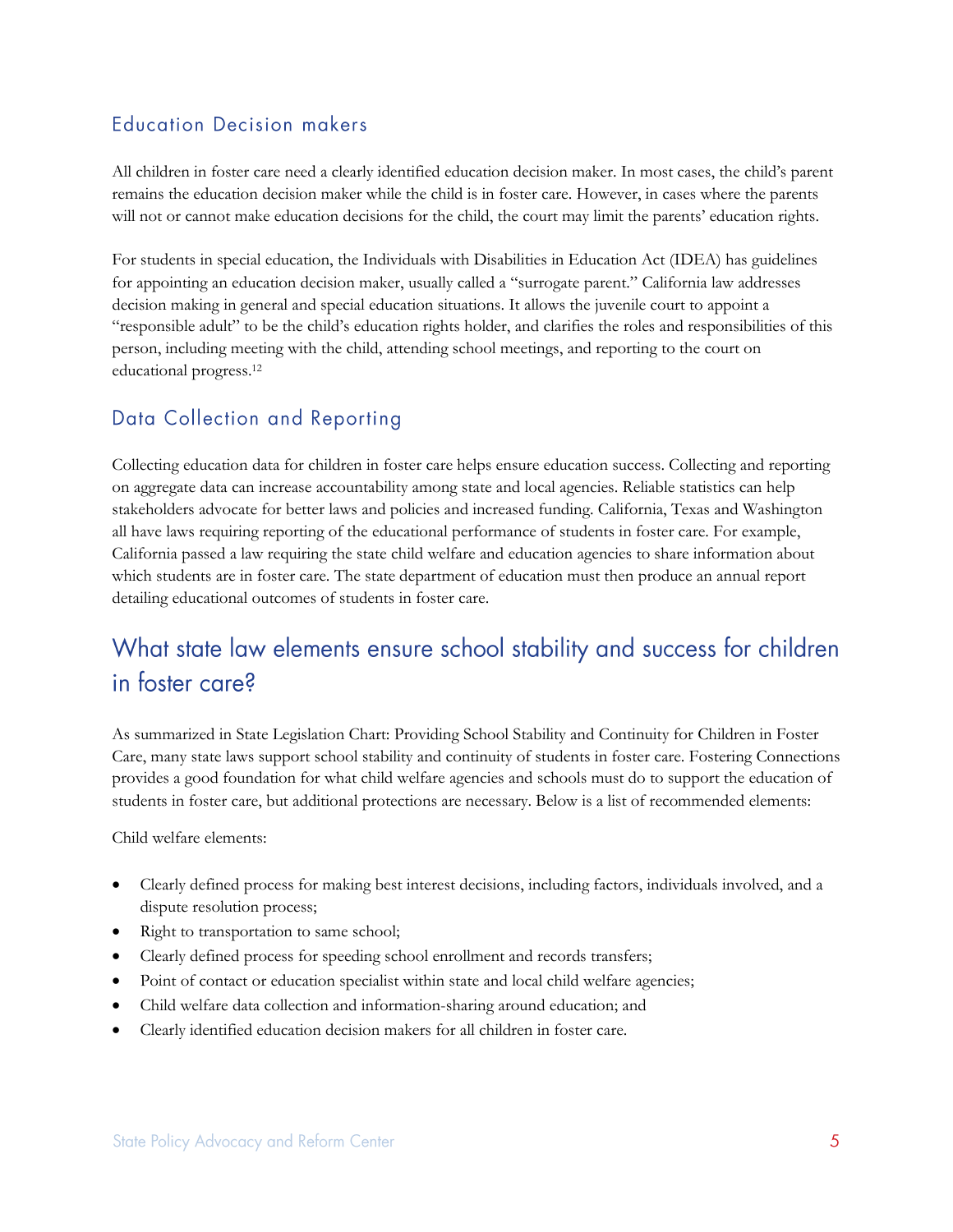Education elements:

- Right to remain in the same school, regardless of residency;
- Right to attend local school, even if placed in group homes or residential placement facilities with on-site schools;
- Right to transportation to same school;
- Right to immediate enrollment, even without required records;
- Clear process for seamless school enrollment and records transfers;
- Process for recognizing partial credits,
- Process for awarding diplomas, including school administrator flexibility and/or state diploma;
- Point of contact or foster care liaison within the state and local education agency;
- Education data collection and information-sharing around foster care; and
- Required coordination and collaboration with child welfare agency.

#### Court elements:

- Required education information included in court reports submitted before hearings;
- Required education questions at each hearing, including around school stability and education decision makers; and
- Court data collection and information-sharing around foster care and education.

## Where can I learn more about this topic or share information from my jurisdiction?

The Legal Center for Foster Care and Education has an online database of resources and tools relating to school stability and continuity. [http://www.fostercareandeducation.org/Database.aspx.](http://www.fostercareandeducation.org/Database.aspx) If you have resources, tools, policies, and laws from your jurisdiction to add, please contact us at [ccleducation@americanbar.org.](mailto:ccleducation@americanbar.org)

**• • •**

*The First Focus State Policy Advocacy and Reform Center (SPARC), an initiative funded by the Annie E. Casey Foundation, Jim Casey Youth Opportunities Initiative, and Walter S. Johnson Foundations, aims to improve outcomes for children and families involved with the child welfare system by building the capacity of and connections between state child welfare advocates. You can visit us online a[t www.childwelfaresparc.org](http://www.childwelfaresparc.org/) or on Twitter at [@ChildWelfareHub.](http://www.twitter.com/childwelfarehub)*

*The Legal Center for Foster Care and Education is a collaboration between the American Bar Association Center on Children and the Law, Education Law Center (PA), and Juvenile Law Center.*